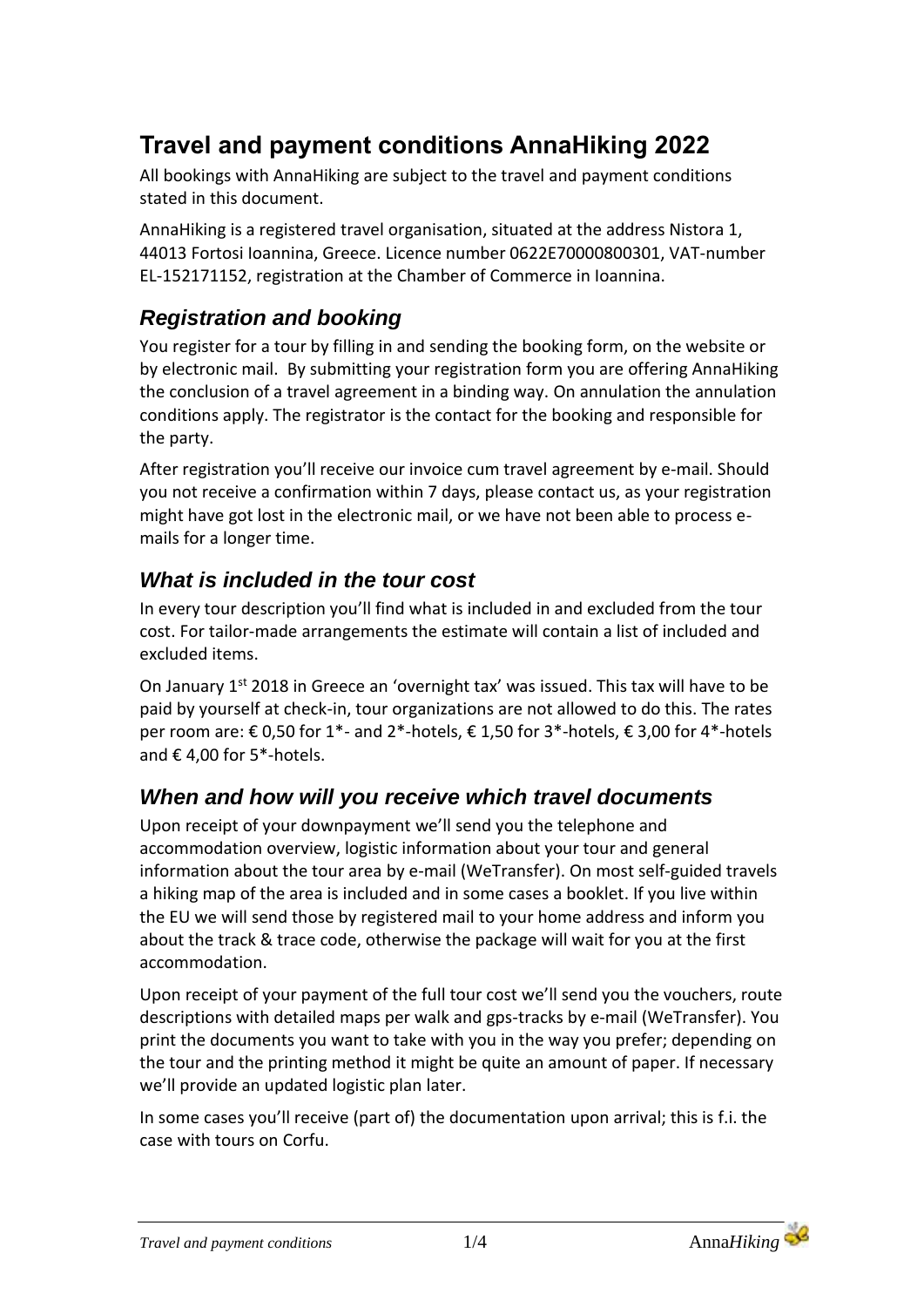## *Payment conditions*

On receipt of your invoice cum travel agreement, a deposit of 20% of the total tour cost is required.

The full tour cost must be paid on the AnnaHiking account at the latest 6 weeks prior to departure. For bookings made after the above mentioned 6 weeks deadline, full priority payment is due directly at the time of booking.

The amounts and expiration dates of the deposit and remaining payment are stated on the invoice cum travel agreement. The expiration date is the date that the money is in our bank account. Please take into account that international money transfer may take a couple of days.

Payment is only possible by money transfer to the bank account mentioned on the invoice.

In the event that the full tour cost has not been paid before the above deadline, the organizers reserve the right to cancel the relevant contract and charge the appropriate cancellation fees.

### *Cancellation*

In case of cancellation you have to inform AnnaHiking both by e-mail AND telephone. AnnaHiking will confirm the cancellation and will on request send a cancellation invoice.

If you must cancel your trip for any reason whatsoever, the following cancellation fees are applicable:

- until 6 weeks before departure date: 20% of the tour cost
- from 6 weeks before departure date until 3 weeks before departure date: 50% of the tour cost
- from 3 weeks before departure date: 100% of the tour cost

For tours we offer through an agent different conditions may apply. We'll communicate those conditions in the tour description.

If gouvernment measures prohibit us to perform the booked tour, f.i. because of lockdown of (part of) the region of the booked tour, AnnaHiking will cancel the tour and restitute the money paid minus the cost of documentation already sent. On rebooking the tour, a discount will be given as we don't have to resend the documentation.

In all other cases the risk is with the client, and above mentioned cancellation conditions apply.

## *Alterations to the booking*

If you want to make alterations to the booking after conclusion, we'll do our best to be of service. On succesfull alteration we'll issue a new cost calculation and invoice. We'll charge €35 alteration fee plus the extra cost of the new arrangement.

Cancellation of one or more of the tour members is considered as an alteration. Cancellation fees are calculated over the difference in tour cost.

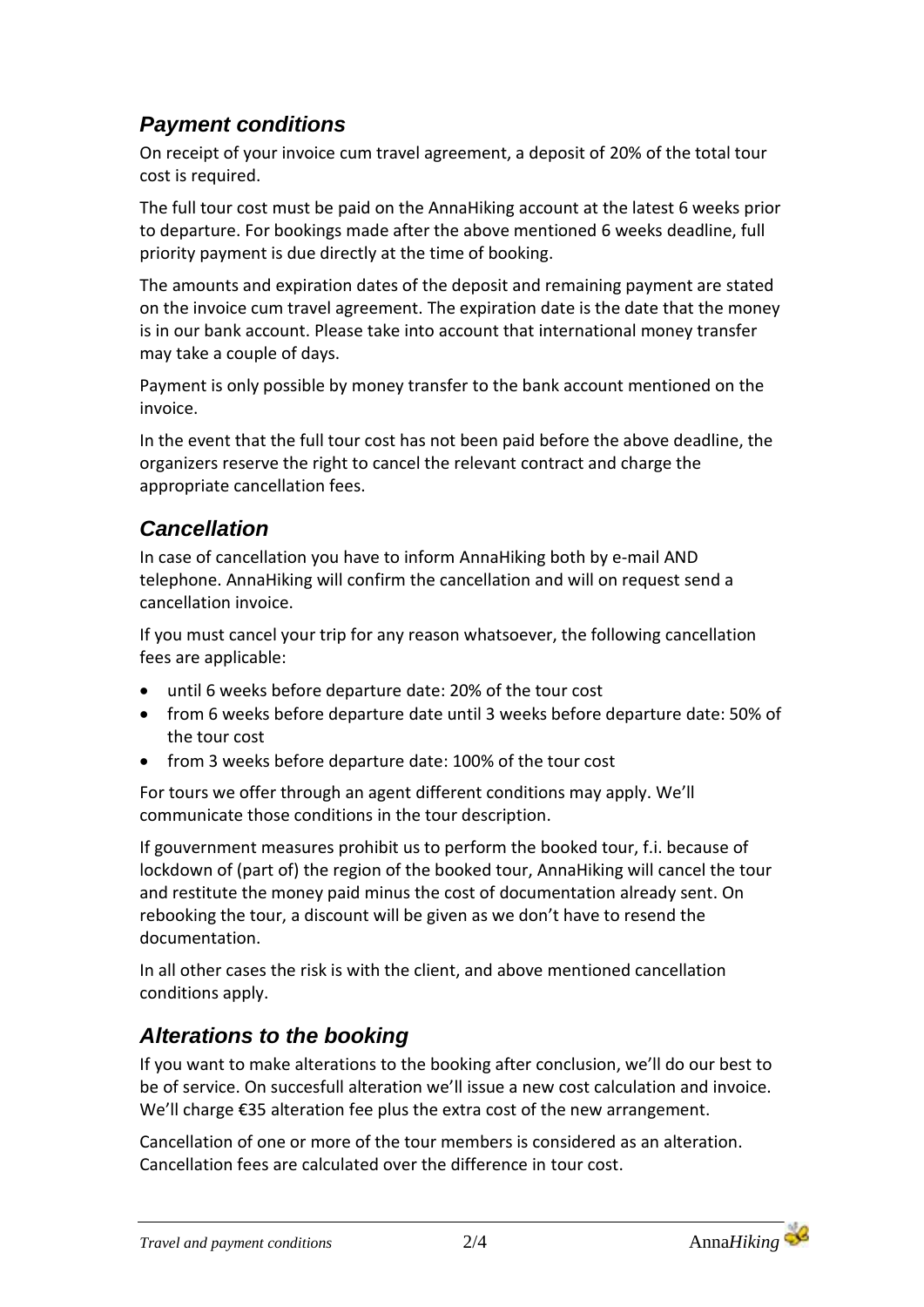# *Liability and limitation of liability*

AnnaHiking can under no circumstances be held responsible for damage caused by a client's unauthorized action, or damage caused by third parties, natural disasters or occurrences over which AnnaHiking has no influence (including strikes, timetable alterations, etcetera).

The paths may be narrow and covered with loose stones; some climbing is necessary. Even the asphalt roads for the bicycle tours may have loose stones and holes. AnnaHiking is not responsible for any damage concluding the state of paths and roads.

Much damage can be recovered from your travel or cancellation insurance; see the conditions of mentioned insurances. **We herefore highly recommend contracting sufficient insurance**. See also under 'Insurances by the customer'.

AnnaHiking is, within the framework of a company's duty to exercise due care, only responsible for conscientious travel preparations, careful selection and supervision of service providers, the correctness of service-descriptions, and the contractually correct provision of services. AnnaHiking is not liable for non-performance by the individual service providers.

AnnaHiking is obliged to do her utmost to comply to all aspects mentioned in the the travel description. The client is obliged to report every problem or shortcoming immediately to the AnnaHiking organisation by telephone and if possible by e-mail, so that AnnaHiking has the opportunity to tackle the problem and solve it where possible.

There are certain inherent risks in travel of this type. These include, but are not limited to, risks of biking, hiking, swimming, walking, and in all trips dangers of animals, inaccessibility to medical attention and difficulty in evacuation in the case of a medical emergency. Specific food is not always available. Clients assume all such risks with regard to these possibilities. By embarking upon his/her travel, the traveller voluntarily assumes all risks involved in such travel, whether expected or unexpected.

AnnaHiking assumes that you are in good physical and mental health at the moment of departure, and that your condition is fit for the tour level. On guided tours the tour guide is the judge. Medical conditions and medications have to be reported at registration; AnnaHiking will assess wether this prevents participation.

Should your health or condition prove inadequate during the tour, so that (part of) the tour can not be concluded, you have no right for restitution. In case of injury during the tour, so that (part of) the tour can not be concluded, you can apply for compensation with your insurance.

## *Guarantee fund AnnaHiking*

AnnaHiking as a Greek tour operator is obliged to contract an insurance for nonexecution or poor performance of the package. This insurance covers the following elements: